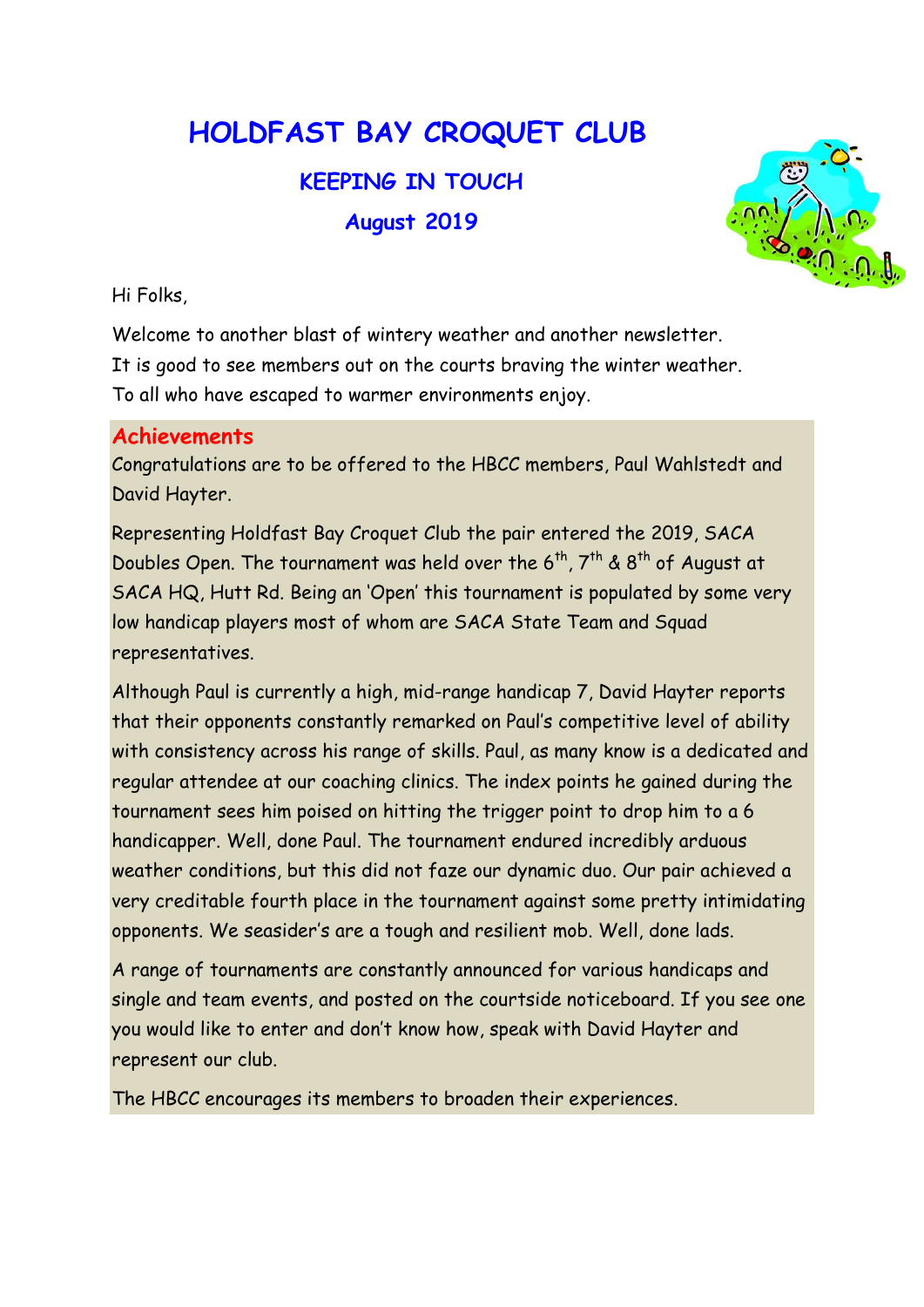## Result 24+ Competition

 $\odot$  8<sup>th</sup> July HB : Breakers Vs Glenunga Blue- won 4 games to 2 - 29 hoops to 27 22nd July HB: Breakers Vs Hyde Park Green lost 4 games to 2 – 31/26 5th August HB: Breakers Vs Hyde Park lost 4/2 - 27/24

## Coaching

Golf Croquet: HBCC Coach, David Hayter is conducting regular coaching clinics every Thursday, at 9.30 am, weather permitting. David is constantly impressed by the enthusiasm of our regular attendees and also impressed how their level of ability increases so rapidly.

## Social Play (Wednesday, Friday, Saturday)

Well done to all who continually venture to the courts during winter. The weather can sometimes test us but Holdfast Bay is renown for its resilience and determination.

During the week commencing Monday  $12^{th}$  August till Saturday  $17^{th}$  August the main clubrooms (bar area and dining room) will be closed to members due to a 'Floral Design Exhibition' being staged. Members will need to retire to the croquet clubrooms for their post-play repast of tea, coffee and conversation.

On Saturday !7<sup>th</sup> August our club rooms will not be available either. Might have to go to the pub!!

## Internal Tournament

As mentioned in last month's newsletter the committee is currently considering the re-introduction of this tournament. Due to the tournament being structured as a handicap event, anybody regardless of skill level can play and win. All interested members please add your name to the Tournament Interest sheet located on the courtside sign-on table.

## Association Croquet

A number of members have expressed an interest in learning the art and skills of playing this version of croquet. As the weather improves and if there is enough interest these sessions will be re-introduced.

## Gala Days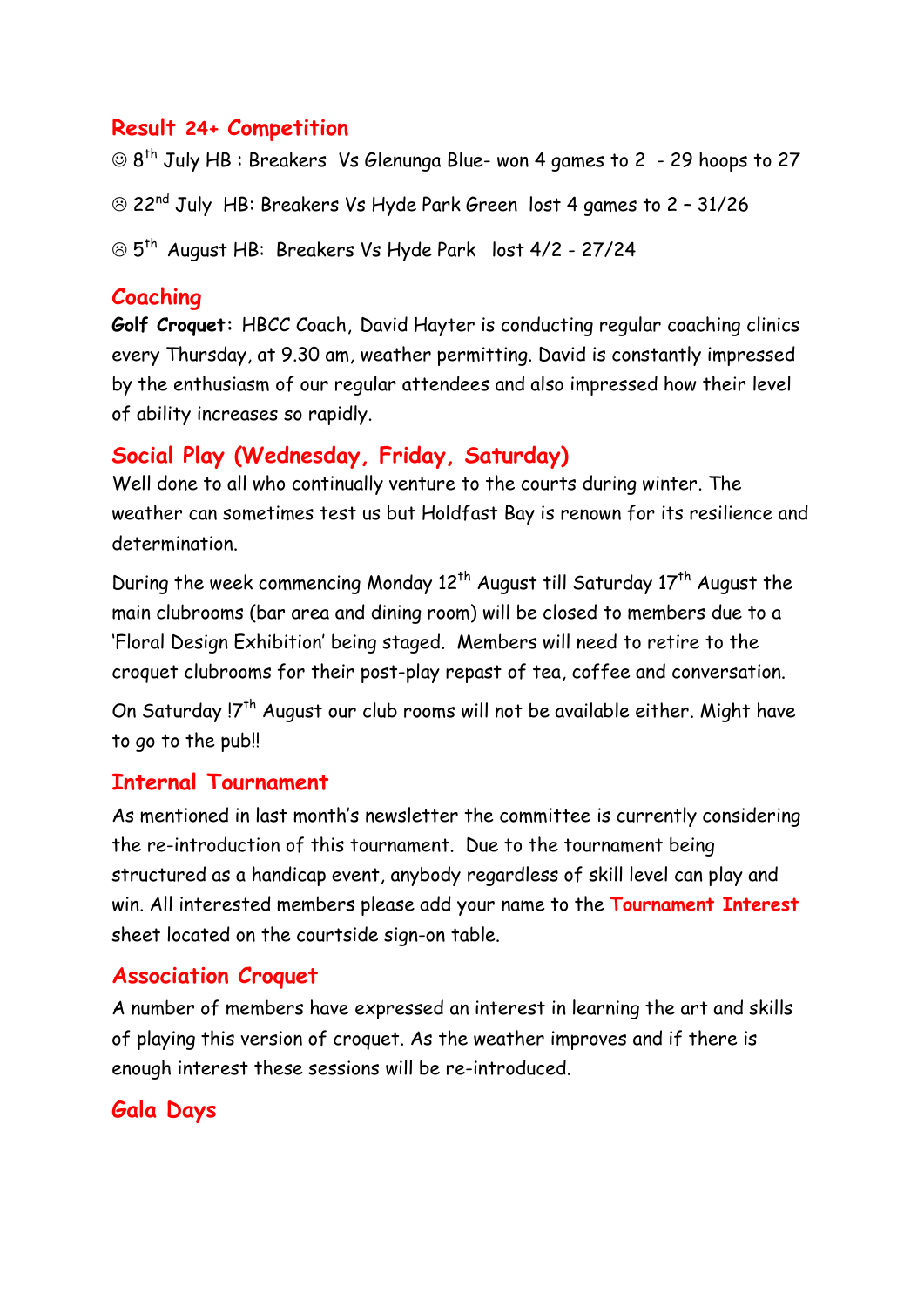Gala days are a great way to integrate into South Australia's close-knit croquet community…plus, you get to eat some really, really good food, but you have to be quick because gala days are very popular.

Although other clubs welcome new attendees with open arms sometimes going it alone can be a little daunting. Team up with another HBCC member and go together or speak with some of the other members who are regular gala attendees. If you don't know who to approach speak with Margret Frost or David Hayter and they will point you in the right direction…and you will get to eat some of that really, really good food.

Currently, gala days have been announced by the Tea Tree Gully, Victor Harbor and Coromandel Valley croquet clubs and are seeking entrants.

#### Dates to Remember: 2019

Our croquet club annually hosts a Club Dinner and a Quiz Night. These events are fast approaching and for the events to be an outstanding success we need members support. We need your attendance on the nights and assistance with the preparations and cleaning up at these functions. Both of these nights promise to be fantastic events so please do come along and join the fun and frivolity.

Donations of items to be included in raffle prizes, chocolate wheel etc will be welcomed . These items could be chocolates, wines or any articles suitable for a hamper. Thanking you.

## Friday 6th September HBCC Dinner. Casserole night.

A big thank you to the members who have already volunteered to assist with the cooking and preparation of the dinner, but we will need assistance on the night with table preparations, waitressing, kitchen duties, raffle ticket sellers etc. A volunteer listing is on our sign on table at the courts so if able to help in any ways please add your name or speak with a committee member.

There is also a booking sheet located inside the clubs main foyer and on our sign table please add your name to this also. Please come along and also encourage others to attend, family friends etc. Money is paid at the door on the night.